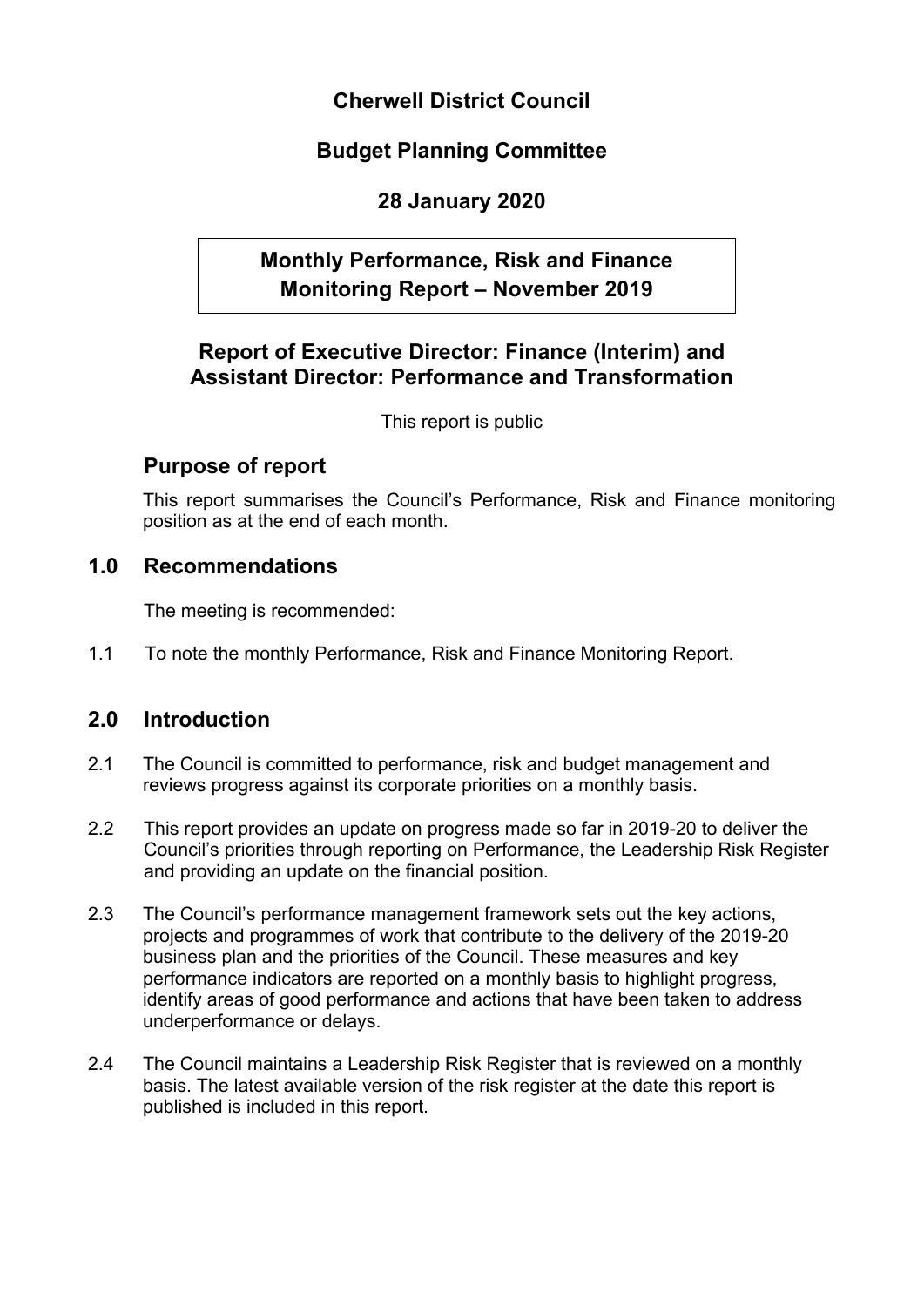- 2.5 The Report details section is split into three parts:
	- Performance Update
	- **Leadership Risk Register Update**
	- **Finance Update**
- 2.6 There are four appendices to this report:
	- **Appendix 1 2019/20 Business Plan**
	- Appendix 2 Monthly Performance Report
	- **Appendix 3 Leadership Risk Register**
	- **Appendix 4 Capital**

## **3.0 Report Details**

#### **Performance Update**

- 3.1 The Council's performance management framework sets out the key actions, projects and programmes of work that contribute to the delivery of the 2019-20 business plan (see Appendix 1) and the priorities of the Council.
- 3.2 The 2019-20 business plan set out three strategic priorities:
	- Clean, Green and Safe.
	- **Thriving Communities and Wellbeing.**
	- District of Opportunity and Growth.
- 3.3 This report provides a summary of the Council's performance in delivering against each strategic priority. To measure performance a 'traffic light' system is used. Where performance is on or ahead of target it is rated green, where performance is slightly behind the target it is rated amber. A red rating indicated performance is off target.

| Colour       | <b>Symbol</b> | <b>Meaning for</b><br><b>Business Plan</b><br><b>Measures</b> | <b>Meaning for Key</b><br>Performance<br><b>Measures (KPIs)</b> |
|--------------|---------------|---------------------------------------------------------------|-----------------------------------------------------------------|
| Red          |               | Significantly behind<br>schedule                              | Worse than target by<br>more than 10%.                          |
| <b>Amber</b> |               | Slightly behind<br>schedule                                   | Worse than target by<br>up to 10%.                              |
| Green        |               | Delivering to plan /<br>Ahead of target                       | Delivering to target<br>or ahead of it.                         |

#### Priority: Clean, Green and Safe.

3.4 The Council is committed to protecting the natural environment and ensuring the character of the district is preserved and enhanced. Our commitment included working to ensure the district has high standards of environmental cleanliness and greater waste and recycling services. Maintaining the district as a low crime area is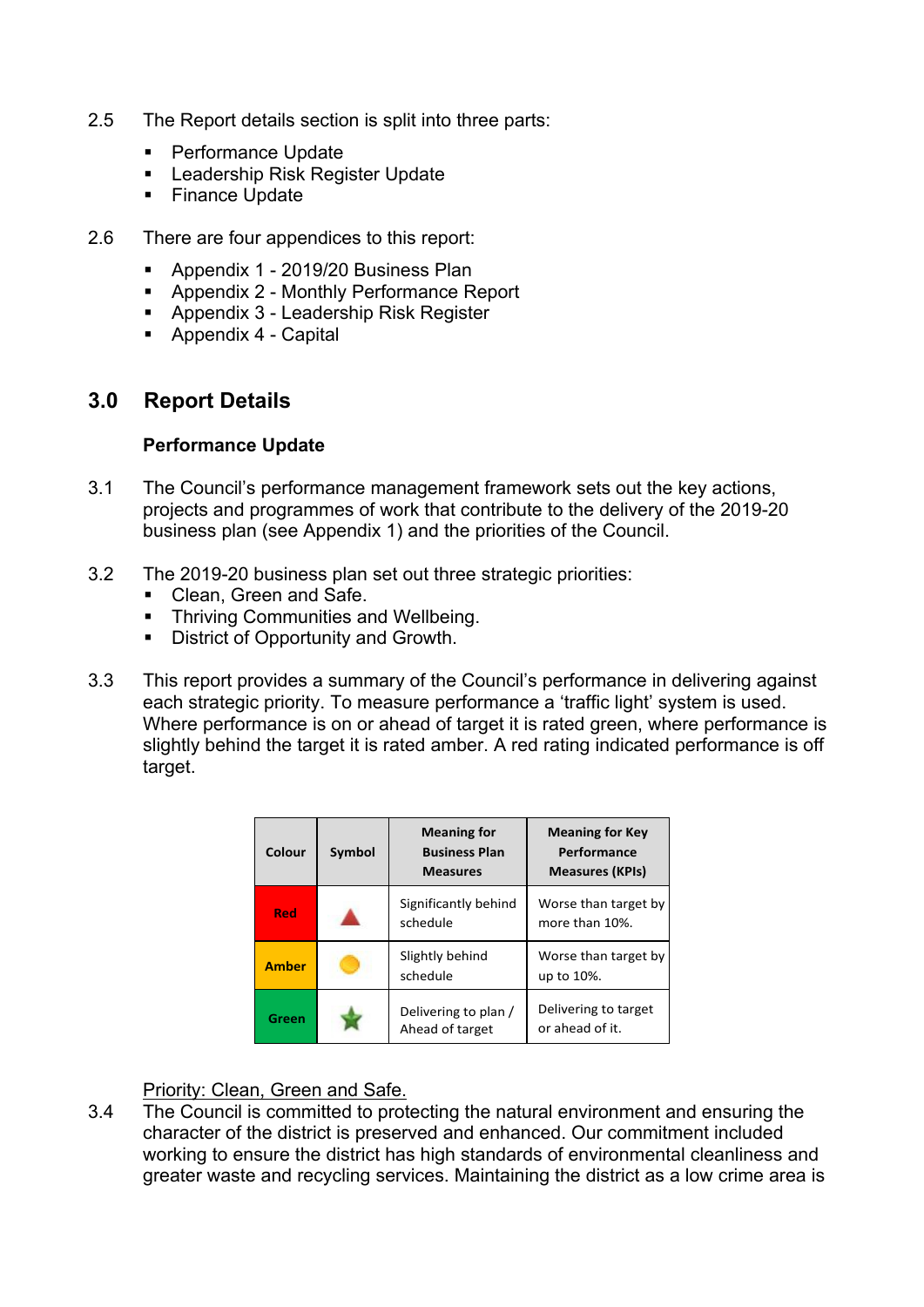another key part of this priority and the Council is committed to working in partnership to deliver against this objective.

3.5 Overview of our performance against this strategic priority:

**Supporting Community Safety during the holiday season.** The community safety team continues to work with partners to prevent crime and reduce anti-social behavior. At this time of the year the team prioritise attending seasonal events such as the Banbury Christmas light switch on and fireworks display. The community wardens are also working in partnership with the Police and licensing team to promote safe nights out in advance of Christmas.



**Protect the Built Heritage** is reporting Amber for November and Year to date. A Conservation Area Appraisal for Ardley is currently being consulted upon and a public exhibition is being held on 3 December. Draft conservation area appraisals are being prepared for Bloxham and Grimsbury (in Banbury) with the intention of public consultation in the new year. The acting Planning Policy, Conservation and Design Manager is working closely with the Conservation and Design Team to finalise other conservation area appraisals that have been the subject of consultation, but which require Lead Member approval.

**% Waste Recycled & Composted** is reporting Amber for November and Green for Year to Date, delivering 54% against a target of 56%. We are reporting amber for November however, we have collected 1.2% more than the same period last year.

#### Priority: Thriving Communities and Wellbeing

3.6 The Council is committed to supporting our communities to thrive and to promoting the wellbeing of our residents. This priority includes supporting health and wellbeing, improving leisure facilities and delivering leisure activities and working in partnership with voluntary organisations to deliver services in a manner that safeguards children, young people and vulnerable adults. Another key aspect of this priority is preventing homelessness, the delivery of affordable housing and improving the condition of residential properties.

Overview of our performance against this strategic priority:

 **Working together to promote health and wellbeing**. A joint masterclass between Cherwell District and Oxfordshire County Councils was held on 29 November, with the attendance of 80 colleagues. At the workshop they identified opportunities to work closely in partnership with each other to address the health and wellbeing challenges in our communities.



 **Homes improved through enforcement action.** Is reporting Red for November and Amber for Year to Date. The team improved 7 homes (against a monthly target of 9) by means of enforcement action in November, reaching aa total of 68 homes improved by enforcement action in the year to date, or an average of 8.5 homes per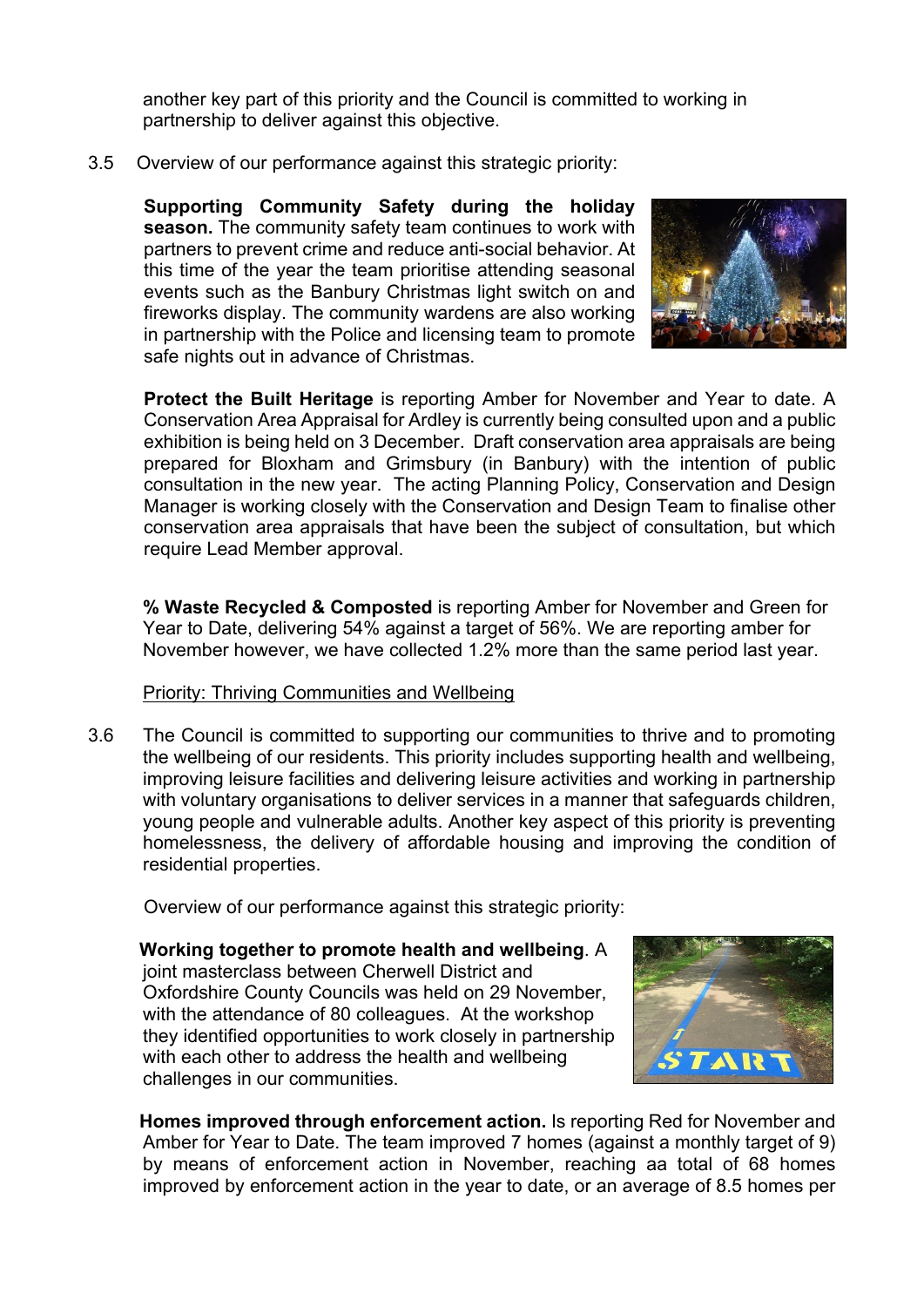month. Three improvement notices and one prohibition order have been revoked (i.e. concluded) in the year to date. The team remains confident that the annual target will be achieved.

**Homelessness Prevention.** Going into the Winter season the Housing Team have worked in partnership with the other Oxfordshire Districts to ensure we have robust procedures and provisions in place to help our most vulnerable residents in severe weather. Additional beds will be opened if the weather is below zero in Oxford City for one night. Also, the team have secured funding from the

Government's Cold Weather Fund to provide 5 additional rooms from December to the end of March in Cherwell.

#### Priority: District of Opportunity and Growth

- 3.8 The Council is committed to developing the local economy, promoting inward investment and delivering sustainable growth. This priority also contributes towards making great places to live, work, visit and invest through economic development and working in partnership to deliver strategic transport infrastructure projects.
- 3.9 Overview of our performance against this strategic priority:

**Major planning appeal decisions allowed** is reporting Red for November and Green for Year to Date. One Major Planning Application Appeal was allowed by the Planning Inspectorate during November 2019 and four Major Planning Applications were determined during this month.

**Cherwell Industrial Strategy.** A workshop for representatives of urban and rural communities was delivered on November 12<sup>th</sup> at Upper Heyford, as part of the continuous engagement with all the different stakeholders in the district, to get their views, ambitions and vision for the future of the district as part of the design and planning of the Local Industrial Strategy. Attendees shared ideas on the vision and priorities for CIS how projects within the CIS could



contribute to the future creation of sustainable, vibrant places in which to live and work.

**Deliver the Local Plan** is reporting Amber for November and Year to Date. The Partial Review of the Local Plan (which seeks to help Oxford with its unmet housing need) is being independently examined. Consultation has commenced and will end on 20 December. Officers will report to members on the modifications and the outcome of consultation in the new year.

**New houses delivered across the district**. During the last quarter 293 new houses were delivered against a target of 286, a good level of housing delivery has continued across the district during this Financial year, including at Kingsmere (Bicester) and Longford Park (Banbury).



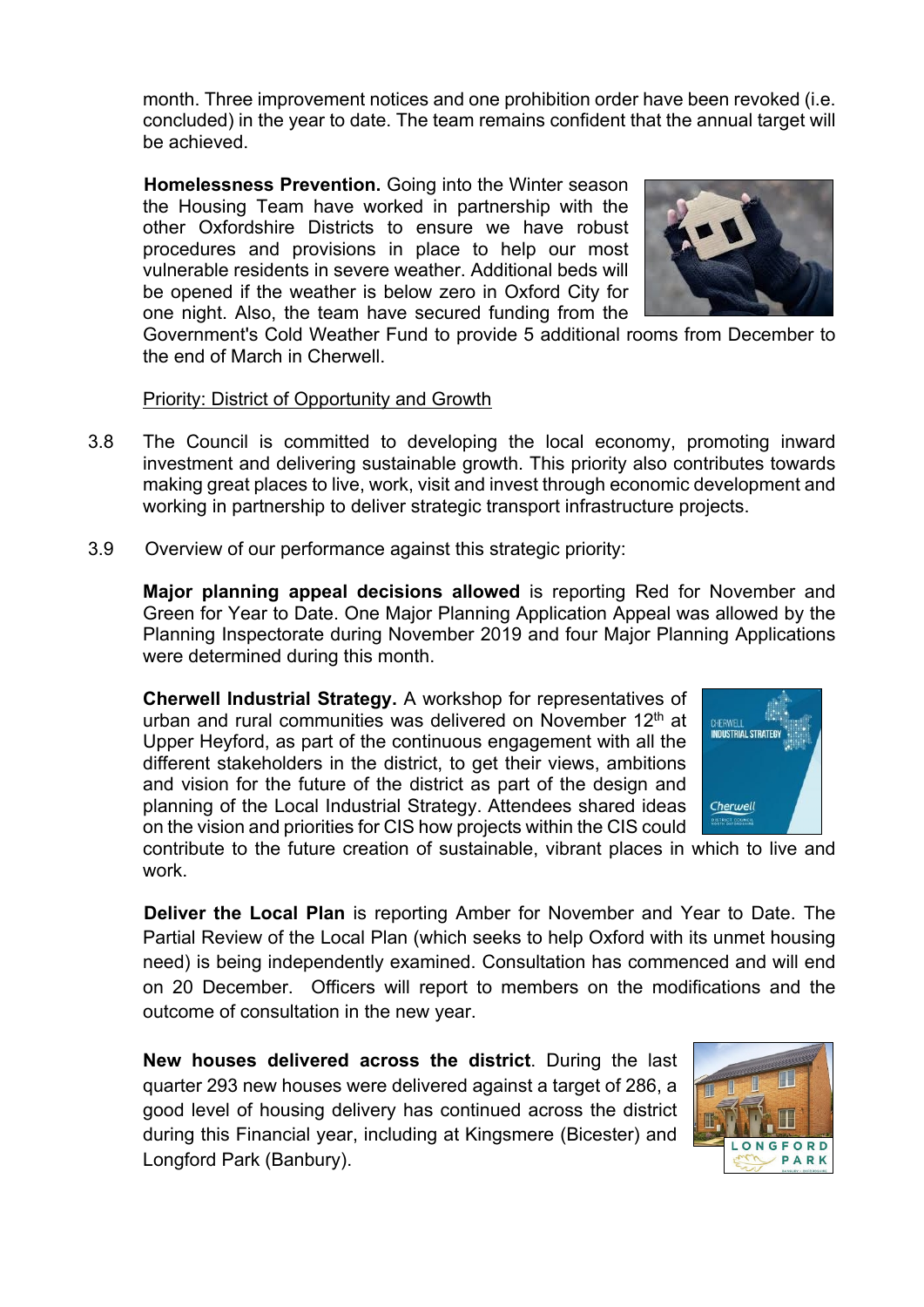### **Summary of Performance**

3.10 The Council reports on performance against 21 business plan measures monthly and 17 key performance indicators on a quarterly basis. The full details, including commentary against each measure and key performance indicator can be found in Appendix 2.

| <b>Business Plan Measures and Key Performance Indicators (38)</b>     |                     |    |     |    |                          |  |  |
|-----------------------------------------------------------------------|---------------------|----|-----|----|--------------------------|--|--|
| <b>Status</b><br><b>Description</b><br>YTD<br>$\%$<br><b>November</b> |                     |    |     |    |                          |  |  |
| Green                                                                 | On target           | 33 | 87% | 33 | 87%                      |  |  |
| Amber                                                                 | Slightly off target |    | 8%  |    | 13%                      |  |  |
| Red                                                                   | Off target          |    | 5%  |    | $\overline{\phantom{0}}$ |  |  |

### 3.11 **Spotlight on: Healthy Place Shaping**

Healthy Place Shaping is a collaborative approach which aims to create sustainable, well designed, thriving communities where healthy behaviours are the norm and which provide a sense of belonging, identity and community.

Healthy place-shaping requires action in three areas:

- 1. Shaping the built environment, green spaces and infrastructure at a local level to improve health and wellbeing.
- 2. Working with local people and local community organisations, businesses and schools to engage them in developing places, facilities and services through 'community activation'.
- 3. Re-shaping health, wellbeing and care services, and the infrastructure which supports them, to achieve health benefits, including health services, social care, leisure and recreation services, and community centres.

Cherwell District Council is in the vanguard of implementing this place-based approach having developed and tested it through the Healthy New Town programme in Bicester. Developing healthy, resilient communities is one of the Council's core strategic priorities and in 2019 its members strongly supported the scaling of the healthy place shaping approach across the District. So, as well as sustaining activity in Bicester, this summer we extended our focus to Kidlington, working closely with local stakeholders to co-design a programme of activity that will enable people to become more active, healthier and happier. This community was chosen as a priority because of the opportunity to embed healthy place shaping principles at a very early point in terms of future housing growth.

As a result of feedback from over 200 people who we met at Kidlington Gala Day in July as well as insight gained from CDC officers at an internal workshop, we have built up a picture of the key health and wellbeing challenges facing the residents of Kidlington and its surrounding villages and communities. In October we held an external stakeholder event at Exeter Hall in Kidlington to agree the name, objectives and key initial areas of work for a healthy place shaping programme in Kidlington. Sixty-nine people attended the workshop and their



Kidlington workshop

engagement enabled us to agree the scope of the programme, to prioritise the health and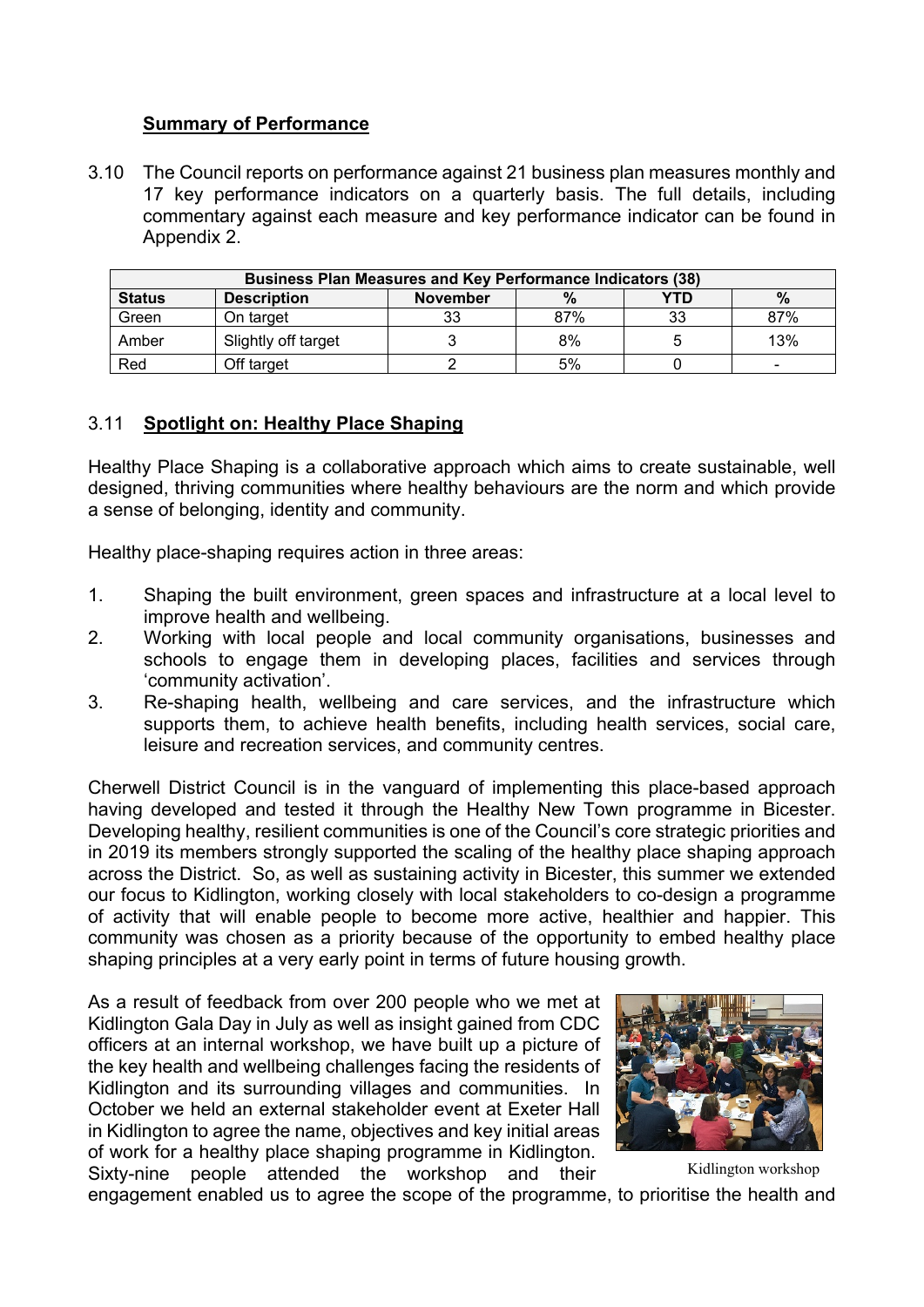wellbeing challenges that it should address and to co-design the delivery plan. The resulting "K5 Better Together" programme has been extended beyond Kidlington to include surrounding villages (Thrupp, Begbroke, Yarnton and Islip). Its priorities are:

- To encourage Healthy Living (being active and eating well)
- To promote Mental Wellbeing and tackle loneliness (feeling well supported by friends, family and neighbours)
- To increase Community Cohesion (feeling a sense of belonging)

Following approval of the delivery plan, the healthy place shaping team will start delivering a programme of activity early in the New Year in Kidlington and surrounding villages. In 2020 we also look forward to engaging local stakeholders in Banbury to co-design a programme that will enable people who live and work in the town to live healthier, happier **lives** 

At the same time, delivery of the Healthy Bicester programme continues apace; the healthy place shaping team has delivered the following activities during 2019.

#### **Initiatives to develop a built environment that promotes health and wellbeing.**

Bicester's three Health Routes and the outdoor gym equipment are now digitized with the Activate app so that residents who choose to download the app can record activity and will also receive messages encouraging them to go for a walk or jog. At a Young Entrepreneur event attended by 240 students from Bicester's three secondary schools, students were issued with a marketing challenge to promote use of the green gym; their 60 second 'elevator pitches' have provided useful insight into what might attract young people to use the equipment. Another outdoor gym funded by A2Dominion has been opened at Elmsbrook and is linked to the Activate app.

Cycling has also been promoted through providing Dr Bike sessions on the last Saturday of every month. Members of the public can bring their bikes to Bicester Green's cycle mechanic who will undertake checks and minor repairs free of charge. The initiative aims to continue to raise the profile of cycling in the town whilst giving the public an opportunity to get their bikes back into action.

A range of projects have been undertaken with people of all ages, including an Age Friendly Creative Pop Up event with Bicester Library which was so successful that a regular programme of activities is being planned; a sixth form volunteers fair which enabled 32 students to volunteer for local community groups; and the launch of The Thrive at Work Wellbeing Award and Accreditation Scheme which enables employers to be recognized and allow them to promote themselves as employers that are committed to employee health and wellbeing.

In addition, several workshops have been held to better understand the health and wellbeing challenges of young people in Bicester and to identify the opportunities for people with learning difficulties to get active. Training has been provided for primary school teachers to learn about how best to deliver the curriculum outdoors. Such outdoor learning is important in promoting mental wellbeing and physical activity. The training has been taken up by seven schools and its impact for teachers and children will be evaluated and reported in 2020.

#### **Promoting Prevention**

Regular Facebook posts have seen the Healthy Bicester Facebook page reach more than 2,000 followers, with around 70 people joining each month. The page offers lots of helpful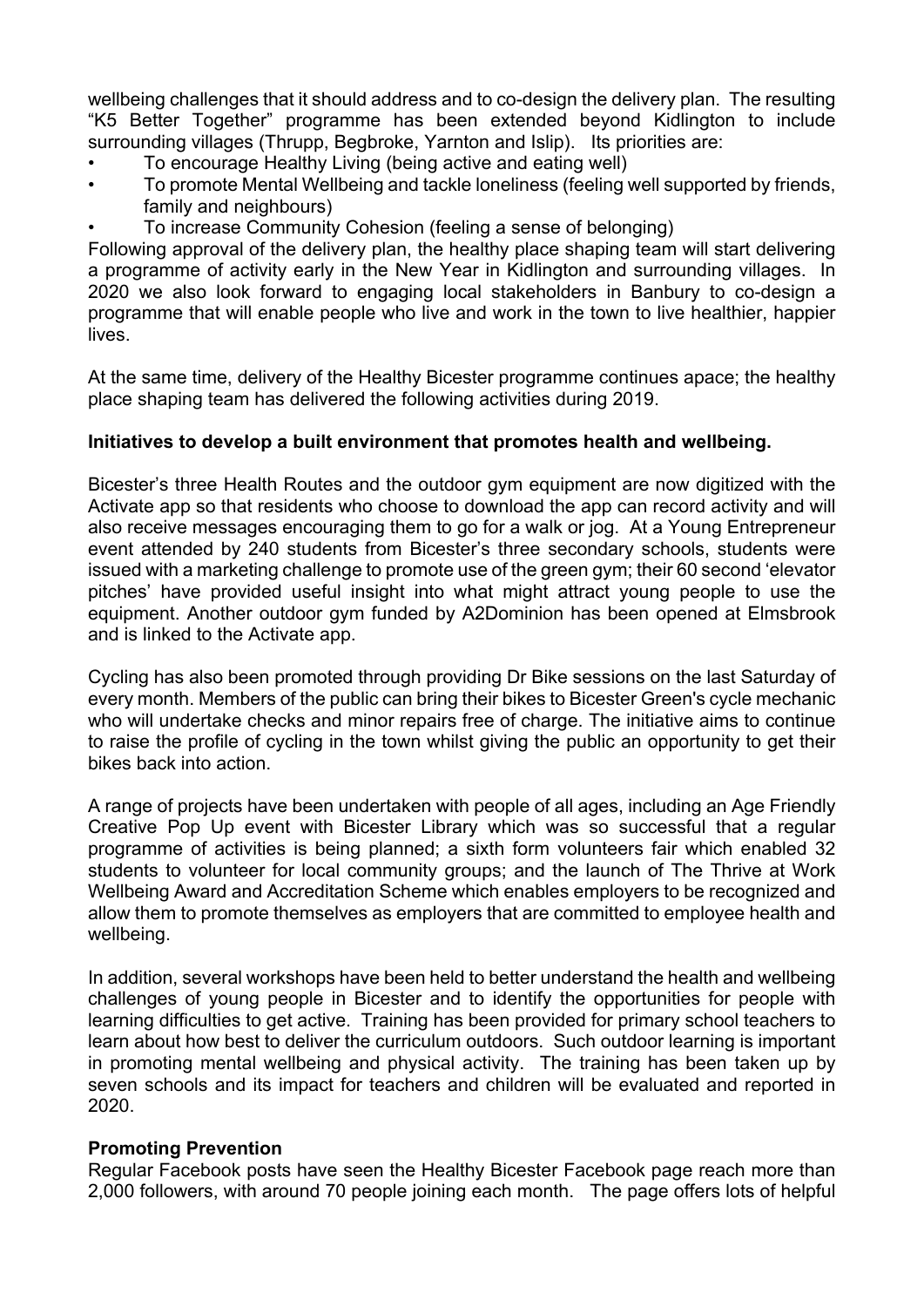tips for how to better look after your own health and wellbeing. Local GPs have given talks to secondary school students about how to access NHS services, and are busy referring to CDC's Go Active Get Healthy for Diabetes scheme to encourage people with diabetes to be more active and to the local social prescribing service Community Connect, to reduce loneliness.

Finally, we have had the opportunity to share our learning about healthy place shaping, providing information for NHS England's national guidance *Putting Health into Place* and giving presentations at 24 events. It's been a busy year and 2020 looks like it will be even busier!

## **Risk Update**

- 3.12 The Council maintains a Leadership Risk Register that is reviewed on a monthly basis. The latest available version of the risk register at the date this report is published is included in this report.
- 3.13 The heat map below shows the overall position of all risks contained within the Leadership Risk Register.

|       | <b>Risk Scorecard – Residual Risks</b> |            |                                                                     |                          |           |  |  |  |  |  |
|-------|----------------------------------------|------------|---------------------------------------------------------------------|--------------------------|-----------|--|--|--|--|--|
|       | Probability                            |            |                                                                     |                          |           |  |  |  |  |  |
|       |                                        | 1 - Remote | 5 - Highly Probable<br>4 - Probable<br>2 - Unlikely<br>3 - Possible |                          |           |  |  |  |  |  |
|       | 5 - Catastrophic                       |            |                                                                     | L <sub>09</sub>          |           |  |  |  |  |  |
|       | 4 - Major                              |            | L12                                                                 | L01, LO4, L07, L10 & L11 |           |  |  |  |  |  |
| mpact | 3 - Moderate                           |            | L16 & L18                                                           | L02, LO5, & L14          | L08 & L15 |  |  |  |  |  |
|       | 2 - Minor                              |            | L17                                                                 |                          |           |  |  |  |  |  |
|       | 1 - Insignificant                      |            |                                                                     |                          |           |  |  |  |  |  |

3.14 The table below provides an overview of changes made to the Leadership Risk Register during the past month. Any significant changes since the publication of the report will be reported verbally at the meeting.

| <b>Leadership Risk</b>                                                                                      | <b>Score</b> | <b>DoT</b>        | <b>Latest Update</b>                                                                                |
|-------------------------------------------------------------------------------------------------------------|--------------|-------------------|-----------------------------------------------------------------------------------------------------|
| <b>LO1</b> Financial Resilience                                                                             | 12 Med risk  | $\leftrightarrow$ | Risk reviewed $09/12$ – No changes.                                                                 |
| <b>LO2</b> Statutory functions                                                                              | 9 Low risk   | $\leftrightarrow$ | Risk Reviewed $09/12$ – No changes.                                                                 |
| <b>L03</b> Lack of Organisational Capacity                                                                  | 12 Med risk  |                   | Risk closed.                                                                                        |
| <b>LO4</b> CDC Local Plan                                                                                   | 12 Med risk  | 个                 | Risk Reviewed 09/12 – Risk reviewed, scores adjusted,<br>mitigating actions and commentary updated. |
| <b>LO5</b> Business Continuity                                                                              | 9 Low risk   | $\leftrightarrow$ | Risk Reviewed $06/12$ – Mitigating actions and<br>comments updated.                                 |
| <b>L06 Partnering</b>                                                                                       | 12 Med risk  |                   | <b>REMOVED</b>                                                                                      |
| <b>LO7</b> Emergency Planning                                                                               | 12 Med risk  | $\leftrightarrow$ | Risk Reviewed $06/12$ – No changes.                                                                 |
| <b>LO8</b> Health & Safety                                                                                  | 12 Med risk  | $\leftrightarrow$ | Risk Reviewed 11/12 - No changes.                                                                   |
| <b>L09</b> Cyber Security                                                                                   | 15 Med risk  | $\leftrightarrow$ | Risk Reviewed 05/12 - Mitigating actions updated.                                                   |
| L10 Safeguarding the Vulnerable                                                                             | 12 Med risk  | $\leftrightarrow$ | Risk Reviewed 03/12 - Comments updated.                                                             |
| L11 Sustainability of Council owned<br>companies and delivery of planned financial<br>and other objectives. | 12 Med risk  | $\leftrightarrow$ | Risk Reviewed $09/12$ – No changes                                                                  |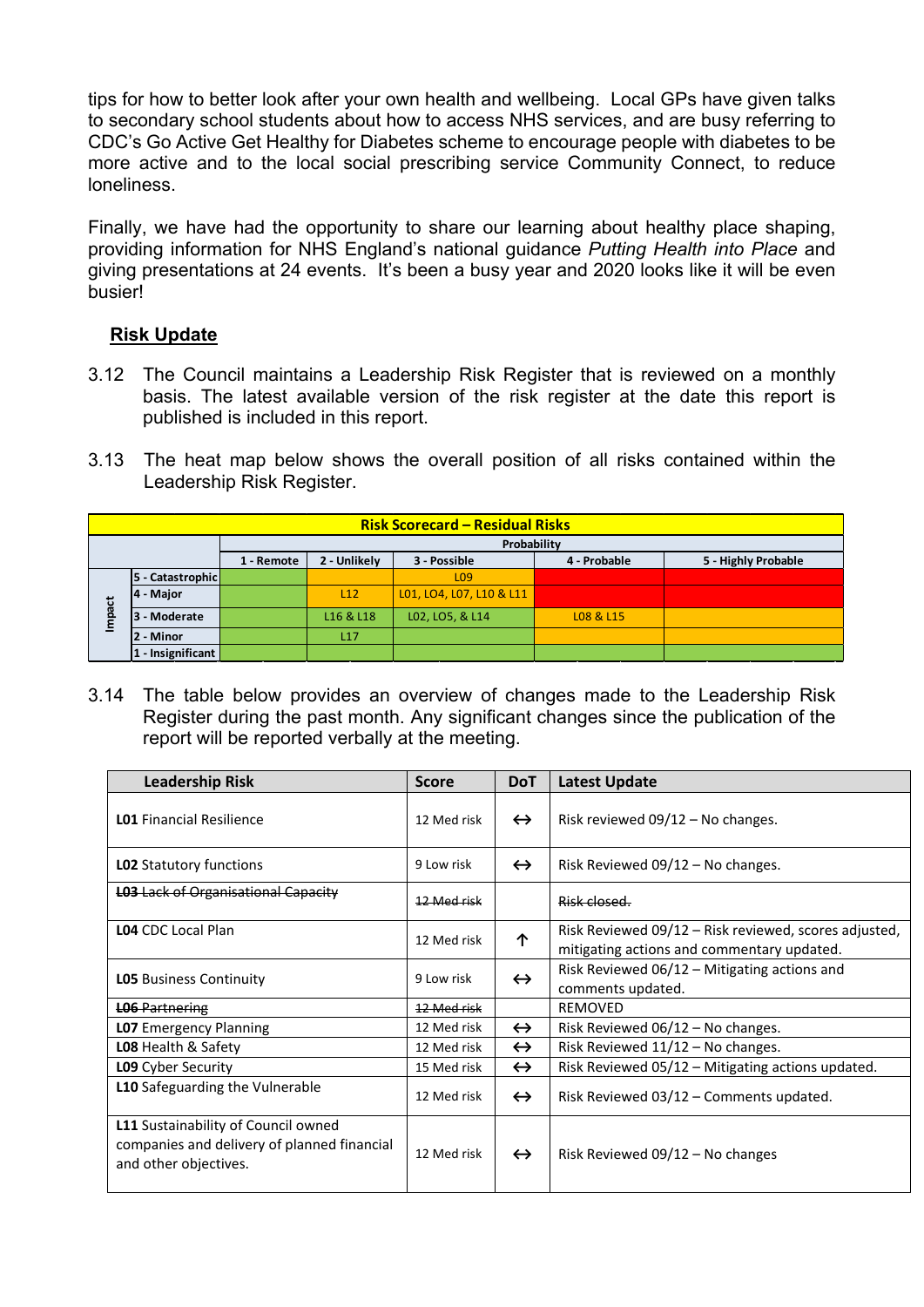| L12 Financial sustainability of third-party<br>suppliers including contractors and other<br>partners | 8 Low risk  | $\leftrightarrow$ | Risk Reviewed 09/12 - No changes        |
|------------------------------------------------------------------------------------------------------|-------------|-------------------|-----------------------------------------|
| <b>L13 Separation and Joint Working</b>                                                              | 15 Med risk |                   | Risk closed.                            |
| <b>L14 Corporate Governance</b>                                                                      | 9 Low risk  | $\leftrightarrow$ | Risk Reviewed $09/12$ – No changes      |
| <b>L15</b> Oxfordshire Growth Deal                                                                   | 12 Med risk | $\leftrightarrow$ | Risk Reviewed 06/12 - Comments updated. |
| <b>L16</b> Joint Working $-$ New Risk                                                                | 6 Low risk  | $\leftrightarrow$ | Risk Reviewed $11/12$ – No changes      |
| <b>L17</b> Separation $-$ New Risk                                                                   | 4 low risk  | $\leftrightarrow$ | Risk Reviewed $11/12$ – No changes      |
| <b>L18</b> Workforce Strategy                                                                        | 12 Med risk | $\leftrightarrow$ | Risk Reviewed 11/12 - Comments updated. |

One score increase from 9 to 12 (green to amber) **L04 CDC Local Plan** changed for this month.

### **3.15 Finance Update (Revenue and Capital)**

### **3.16 Revenue Position**

The Council's forecast financial position up to the end of November, is set out in the table below following a review across the Council's service areas. Overall, for the financial year 2019/20 Cherwell District Council is projecting a overspend of £267k across the directorates, which has increased from (£58k) at the end of October. The directorates continue to manage their under and overspends looking to produce a balanced position by the year end. The Council continues to benefit from beneficial interest rates earlier in the year which is generated a one-off underspend of £1.46m, which is a small increase from last month, resulting in an overall underspend of £1.3m for the Council.

For more detail on the movements across all budgets please see the table below showing the main reasons for the variances in 2019/20.

| <b>Revenue Monitoring</b><br>(Brackets denotes an Underspend) | <b>Budget</b><br>£000 | <b>Forecast</b><br>£000 | <b>Current</b><br><b>Month</b><br><b>Variances</b><br>£000 | <b>Prior Month</b><br><b>Variances</b><br>£000 |
|---------------------------------------------------------------|-----------------------|-------------------------|------------------------------------------------------------|------------------------------------------------|
| Communities                                                   | 1,685                 | 1,665                   | (20)                                                       | (5)                                            |
| Leisure & Sport                                               | 791                   | 821                     | 30                                                         | 15                                             |
| Housing                                                       | 2,047                 | 1,907                   | (140)                                                      | (150)                                          |
| <b>Environmental Services</b>                                 | 4,648                 | 5,201                   | 553                                                        | 495                                            |
| Environmental Health & Licensing                              | 1,364                 | 1,204                   | (160)                                                      | (130)                                          |
| <b>WELLBEING TOTAL</b>                                        | 10,535                | 10,798                  | 263                                                        | 225                                            |

*Communities: (£20k) underspend. The underspend is made up of small savings across the department, of which £10k relates to the Health bus, which is being provided in a more cost-effective way in the future.*

*Sport & Leisure: £30k overspend. The overspend is attributable to the FAST programme where insufficient expenditure budget was built in for this financial year. This has been corrected for 20/21. There has been savings across the department to mitigate this however due to an unexpected fault with the biomass heater, we are expecting to incur repair costs and receive less RHI income (renewable heat incentive) as a consequence.*

*Housing: (£140k) underspend. The underspend is a combination of salary savings due to long term vacancies and savings against the Cherwell Bond Scheme due to a low level of claims made. Also contributing to the overall underspend is higher than anticipated fee income relating to Disabled Facilities grants and Discretionary grants.*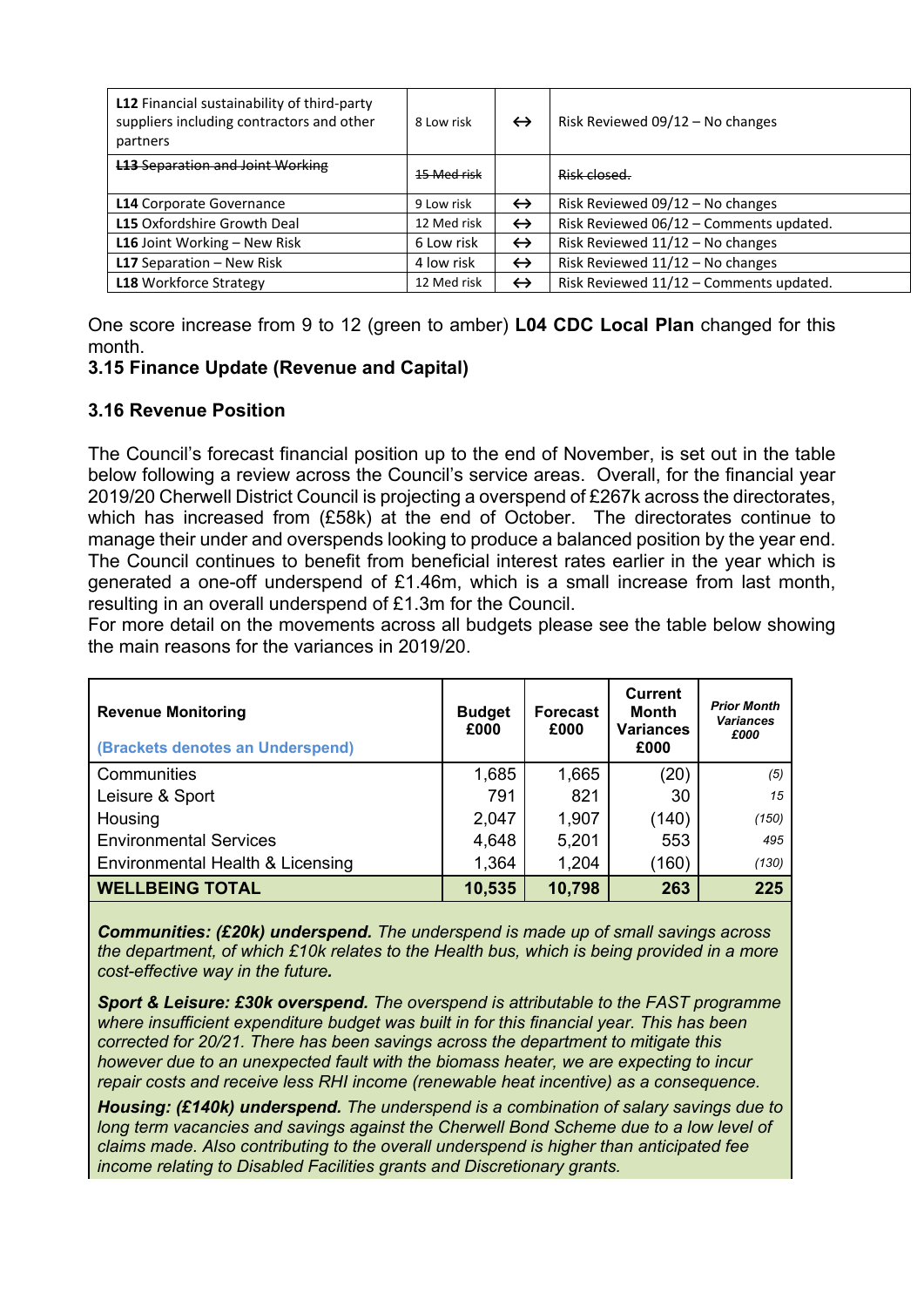*Environmental Services: £553k overspend. £366k Agency Staff, Overtime & SNC Recharge costs (Admin & Waste & Recycling), £35k reduction in credit and materials income, £23k Bulking & Haulage charge tonnage increase, £75k Gate Fees Increase, £44k increase in business waste tonnage but reduction in anticipated income, (£72k) Additional income for street scene repairs, S106 & Grants for Country Park, £25k Increase in Management Fees & Reduction in Car Park Income, £34k Increase in NDR & BID charges, £19k increase in contractor costs - OWRP Contribution & Montagu Evans, £4k other small overspends in supplies and transport costs*

*Environmental Health & Licensing: (£160k) underspend. The underspend relates to salary savings due to changes in service delivery and vacancies. Plus, higher than anticipated discretionary income has been generated.*

| <b>PLACE &amp; GROWTH TOTAL</b>   | 2,860 | 3.100 | 240  | 188  |
|-----------------------------------|-------|-------|------|------|
| <b>Build! Programme</b>           | (345) | (295) | 50   | 30   |
| Economy & Regeneration            | 1,892 | 1,872 | (20) | (12) |
| <b>Planning &amp; Development</b> | 1.313 | 1,523 | 210  | 170  |

*Planning & Development: £210k overspend - Overspend in Building Control staffing relating to agency costs plus a slight deficit in income than budgeted. Development Management overspend of £300k due to under recovery of Planning fee income. Some may be potentially offset by Local Plan savings if secured at year end.*

*Build! Programme: £50k overspend. The overspend mainly lies within the Affordable Rents sector due to expenditure not budgeted. This has been corrected for 20/21. Also, within Shared Ownership there is an under recovery of income due to a delay in the opening of Hope Close.*

| Finance              | 3,143<br>ا , ن | 3,082                  | (61)  |       |
|----------------------|----------------|------------------------|-------|-------|
| Property             | (950)          | 125)<br>$\overline{A}$ | (175) | (206) |
| <b>Finance Total</b> | 2,193          | 1,957                  | (236) | (204) |

*Finance (£41k) overspend : £34k overspend due to external audit fee, (£95k) underspend in Revs & Bens due to Universal Credit Introduction*

*Property: (£175k) underspend on a variety of functions, such as security, maintenance and vacancies. Variance to previous month due to unforeseen repairs (diesel kits & emergency lighting)*

*Note: additional income for Tramway and Castle Quay ringfenced directly to reserves due to uncertainty at this stage.*

| .387<br>.387<br>Law & Governance<br>-<br>- | <b>Law &amp; Governance Total</b> | 1,387 | .387 |  |
|--------------------------------------------|-----------------------------------|-------|------|--|
|                                            |                                   |       |      |  |

*Law & Governance: - Overspend in District Elections but reserve can be drawn upon to cover this.*

| Customers & IT services                         | 1,903 | 1,903 |   |
|-------------------------------------------------|-------|-------|---|
| <b>Strategic Marketing &amp; Communications</b> | 391   | 391   |   |
| HR, OD & Payroll                                | 730   | 730   | 0 |
| Performance & Transformation                    | 457   | 457   |   |
| <b>Corporate Services</b>                       | 106   | 106   |   |
| <b>CUSTOMERS &amp; IT SERVICES TOTAL</b>        | 3,587 | 3,587 |   |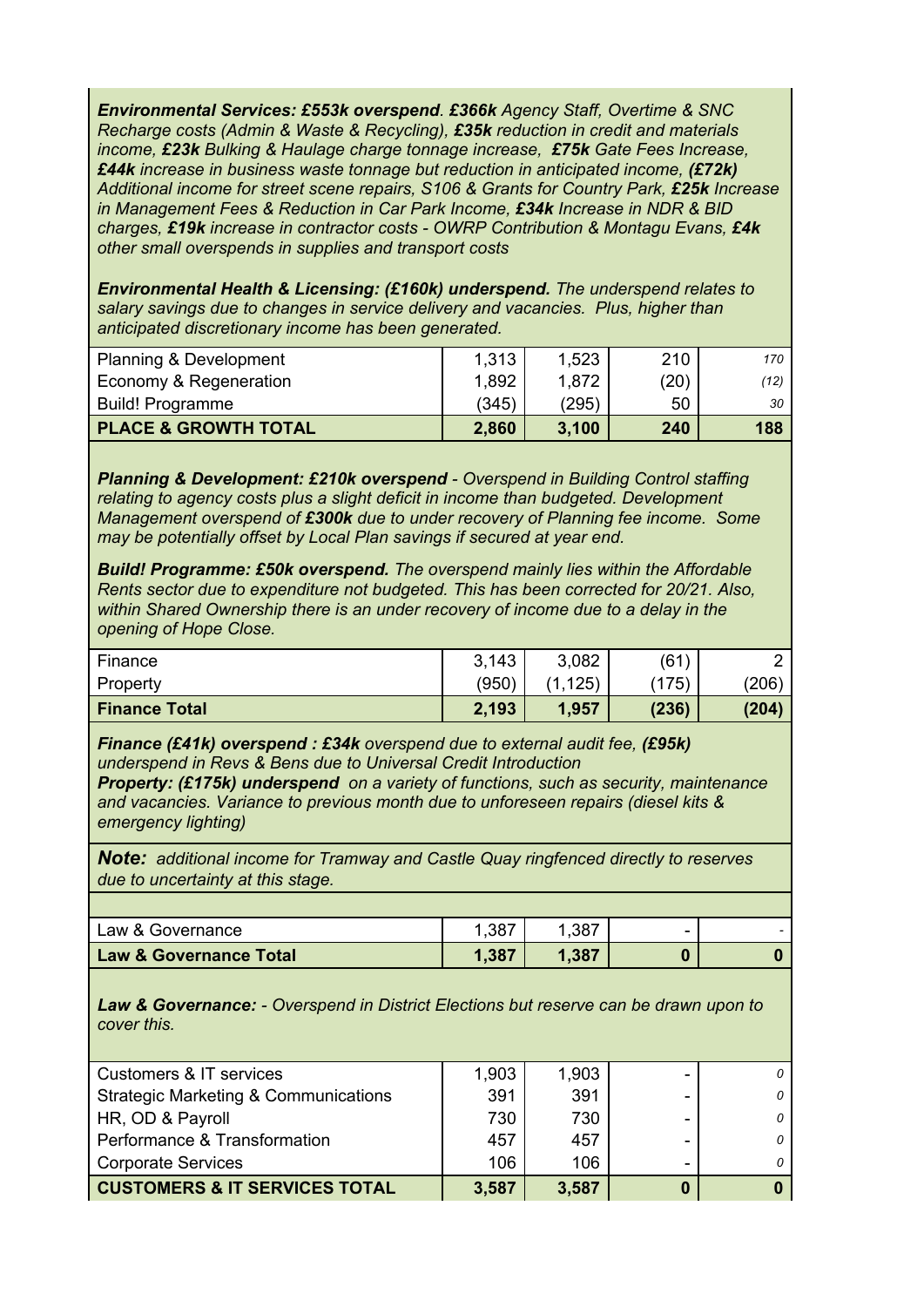| <b>TOTAL DIRECTORATES</b>                | 20,562   | 20,829  | 267      | 209      |
|------------------------------------------|----------|---------|----------|----------|
| <b>Interest Costs</b>                    | 2,705    | 2,019   | (686)    | (661)    |
| <b>Interest Receivable</b>               | (563)    | (716)   | (153)    | (139)    |
| Interest from Graven Hill                | (2, 593) | (3,307) | (714)    | (664)    |
| <b>Pension Costs</b>                     | 237      | 237     |          |          |
| Appropriations For Transfer To Reserves  | 4,402    | 4,402   |          |          |
| Appropriations For Transfer From Reserve | (3,539)  | (3,539) |          |          |
| <b>Capital Charges</b>                   | 1,500    | 1,500   |          |          |
| <b>EXECUTIVE MATTERS TOTAL</b>           | 2,149    | 596     | (1, 553) | (1, 464) |

**Interest costs lower than expected balance b/f, slippage on capital programme, and lower rates than budgeted.**

**Treasury Management -** active management resulted in beneficial interest rates and slower levels of borrowing significantly improving forecasted position.

*Interest Receivable: (£153k) due to new loan given to Crown House.*

| <b>COST OF SERVICES</b> | 22,711 | 21,425 | (1,286) | (1, 255) |
|-------------------------|--------|--------|---------|----------|
|-------------------------|--------|--------|---------|----------|

| <b>Funding</b><br>(Brackets denotes an Underspend) | <b>Budget</b><br>£000 | <b>Forecast</b><br>£000 | <b>Current</b><br><b>Month</b><br><b>Variances</b><br>£000 | <b>Prior Month</b><br><b>Variances</b><br>£000 |
|----------------------------------------------------|-----------------------|-------------------------|------------------------------------------------------------|------------------------------------------------|
| <b>Business Rates Retention</b>                    | (10, 760)             | (10, 760)               |                                                            |                                                |
| <b>Revenue Support Grant</b>                       | (114)                 | (114)                   |                                                            |                                                |
| Transfer to parish Councils for CTRS               | 349                   | 349                     |                                                            |                                                |
| <b>Transition Grant</b>                            | 0                     | 0                       |                                                            |                                                |
| <b>FORMULA GRANT EQUIVALENT</b>                    | (10, 525)             | (10, 525)               |                                                            |                                                |
| <b>New Homes Bonus</b>                             | (5,087)               | (5,087)                 | -                                                          |                                                |
| <b>GRANTS AWARDED TOTAL</b>                        | (5,087)               | (5,087)                 |                                                            |                                                |
| <b>Council Tax</b>                                 | (6,923)               | (6,923)                 |                                                            |                                                |
| <b>Collection Fund</b>                             | (176)                 | (176)                   |                                                            |                                                |
| <b>COUNCIL TAX INCOME TOTAL</b>                    | (7,099)               | (7,099)                 | -                                                          |                                                |
|                                                    |                       |                         |                                                            |                                                |
| <b>TOTAL INCOME</b>                                | (22, 711)             | (22, 711)               |                                                            |                                                |
| <b>Reserve management</b>                          |                       |                         | $\bf{0}$                                                   |                                                |
| (Surplus)/Deficit                                  |                       |                         | (1, 286)                                                   | (1, 255)                                       |

The graph below shows the overall variance by Directorate and compares the budget to the forecast end of year position.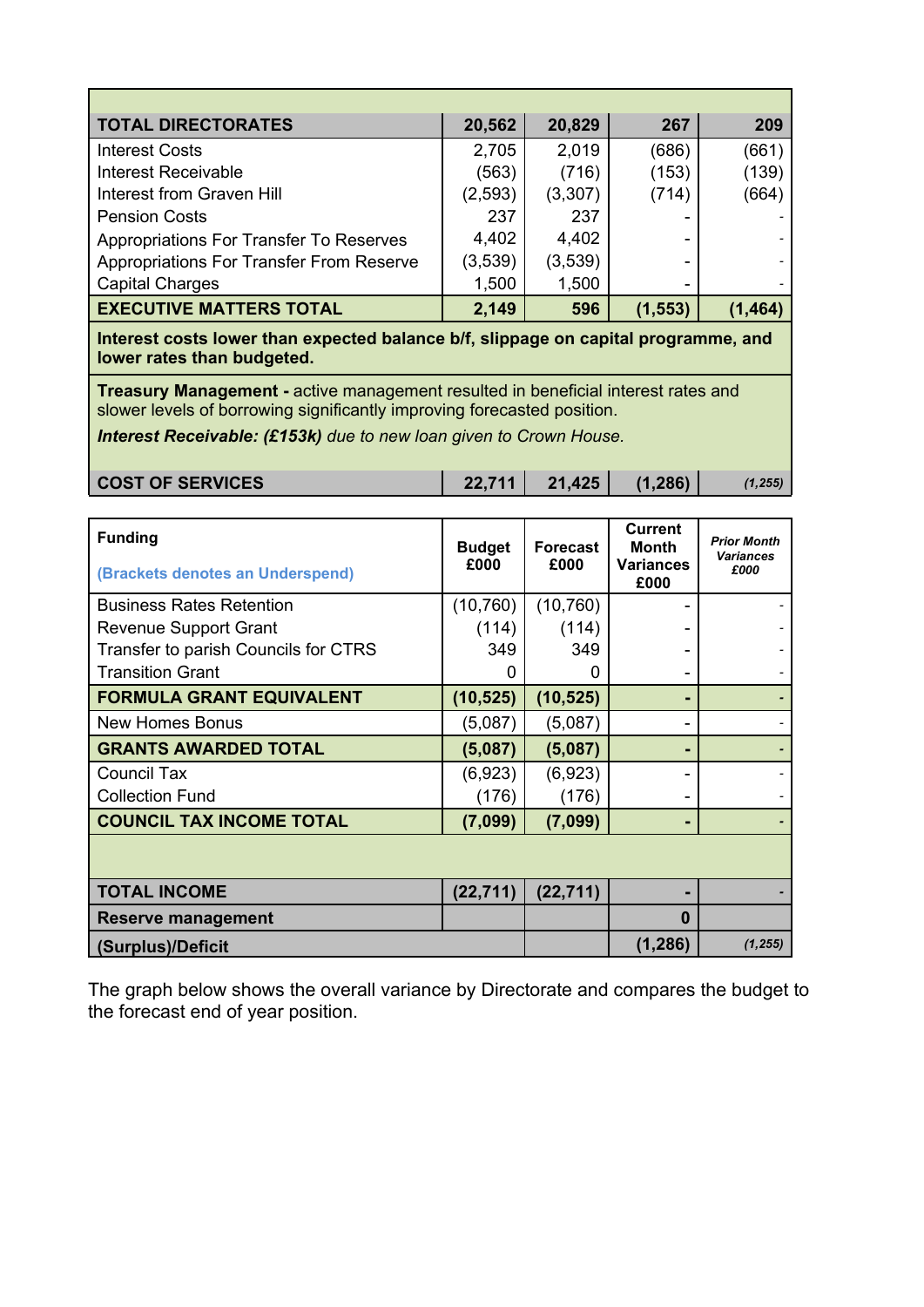

## **3.17 Capital Programme**

A summary of the capital programme is set out in the table below. The detailed Capital programme is shown in the appendices to this report.

The budget for 2019/20 is £93m. Overall, we are projecting an underspend in year of (£163k), further detail can be found within the capital programme schedule.

| <b>Directorate</b>                         | <b>Budget</b><br>£000 | <b>Forecast</b><br>£000 | $Re-$<br>profiled<br>beyond<br>2019/20<br>£000 | <b>Current</b><br><b>Period</b><br><b>Variances</b><br>£000 | <b>Prior</b><br><b>Period</b><br><b>Variances</b><br>£000 |
|--------------------------------------------|-----------------------|-------------------------|------------------------------------------------|-------------------------------------------------------------|-----------------------------------------------------------|
| Wellbeing, Environmental &<br>Regulatory   | 5,233                 | 3,980                   | 1,112                                          | (141)                                                       | (141)                                                     |
| Place & Growth                             | 30,155                | 16,684                  | 13,475                                         | 4                                                           | 0                                                         |
| <b>Customers &amp; Service Development</b> | 869                   | 903                     |                                                | 34                                                          | 98                                                        |
| <b>Finance Services</b>                    | 56,673                | 26,526                  | 30,087                                         | (60)                                                        | (60)                                                      |
| <b>Total</b>                               | 92,929                | 48,092                  | 44,674                                         | (163)                                                       | (21)                                                      |

*Current Period Variances:*

*Wellbeing, Environmental & Regulatory Services: (£141k) Budgets no longer required for Sunshine Centre (£22k) and Biomass Heating Bicester Leisure Centre (£14k). Forecast saving of (£105k) Discretionary Grants Domestic Properties.*

*Finance Services: (£60k) relating to: New E-tendering Portal for procurement no longer required (£30k), Tramway site small additional works required amounting to £15k, Thorpe Way Roof Repairs (£2k) project complete, (£27k) Retained Land budget no longer required, (£2k) Condition works Survey works project complete. Franklins House Travelodge (£25k). £3k over on BYHP Separation. £10k over on The fairway Garage Demolition and (£2k) on Thorpe Way Industrial Units.*

*Customers & Service Development: £34k relating to: HR/Payroll System. This is £57K over but is being offset by (£27K) u/s in IT. However, the IT u/s will be needed for Phase 2 next year.*

*Re-profile beyond 2019/20:*

*Wellbeing, Environmental & Regulatory Services:*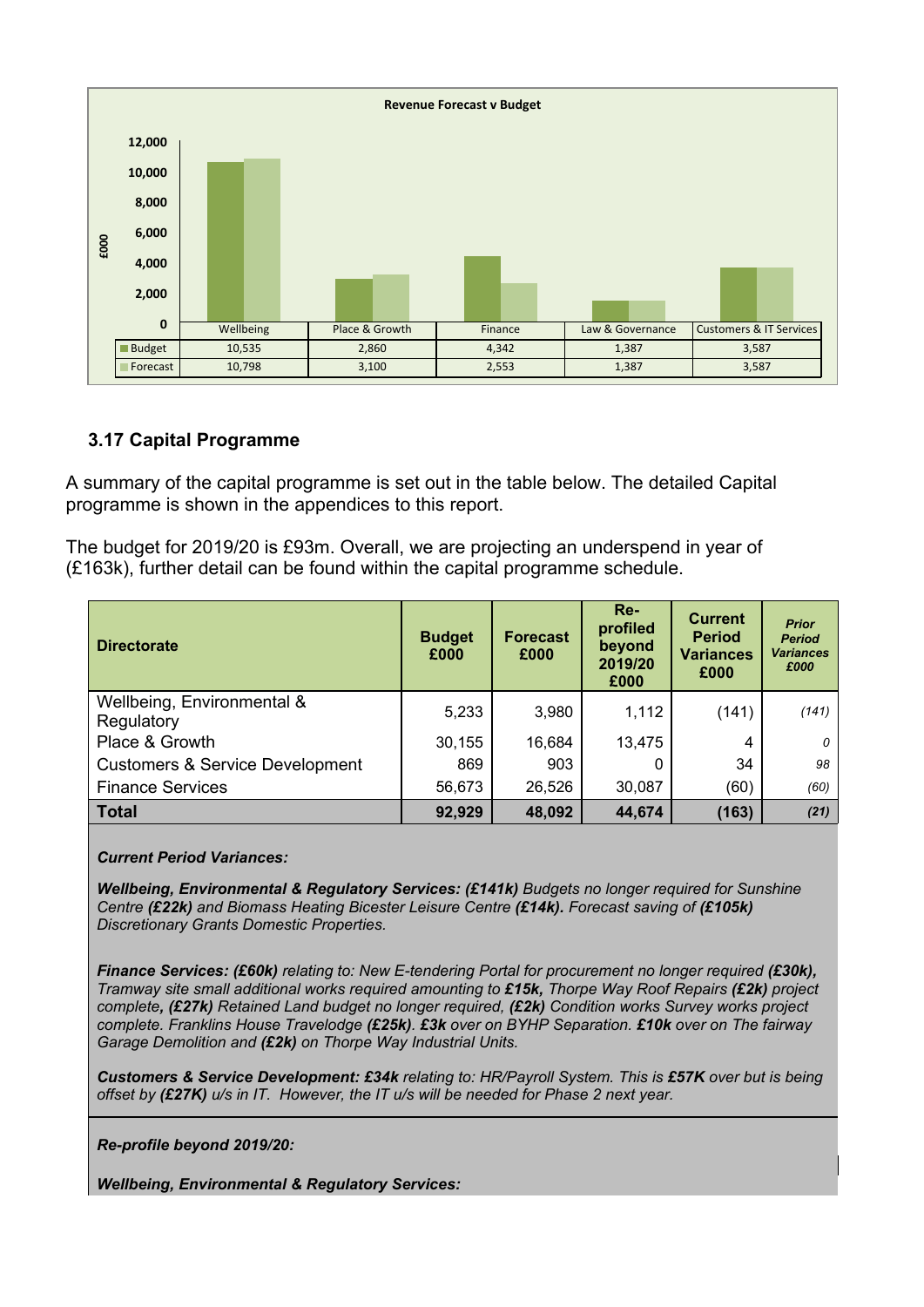£30k Spiceball Leisure Centre Bridge Resurfacing is part of the CQ2 project and will roll into 20/21. *£122k Bicester Leisure Centre extension, due to prioritisation this will roll into 20/21.* 

*£183k North Oxfordshire Academy Astroturf due to ongoing discussion with ULT and their contribution around the project, the scheme will be rolled into 20/21* 

*£12k Physical Activities and Inequalities Insight feasibility study to commence in Q4*

£542k disables facilities Grants - will roll forward what is not used as is better care fund money and can't *be used for anything else.* 

£50k of unspent Discretionary Grant budget to be rolled into 20/21 to retain the level of budget at the *agreed £200k.* 

*£43k Solar Photovoltaic scheme to be rolled into 20/21 to set up a Climate emergency fund. £42k Car park refurbishment to roll into 20/21.* 

*£60k works to the Corporate Booking system to be slipped into 20/21*

#### *Place & Growth:*

*£1,250k Phase 1b Bicester Library plans are currently on hold. £10,775k Phase 2 majority of works to commence in 20/21. £1,450k East Western Railway work balance of capital to be rolled into 20/21*

#### *Finance Services:*

*£153k Banbury Health Centre, project currently paused as lease discussions with tenants.*

£3,636k for CQ1 ongoing. £210k reprofiled for Surveys works - will spend full once scope identified. £100k *for CDC feasibility, nothing forecast in current year.*

*£150k Works on compliance surveys.*

Previous month stated £60k reprofiling for asbestos surveys - this is not required as new budget for next *year agreed*

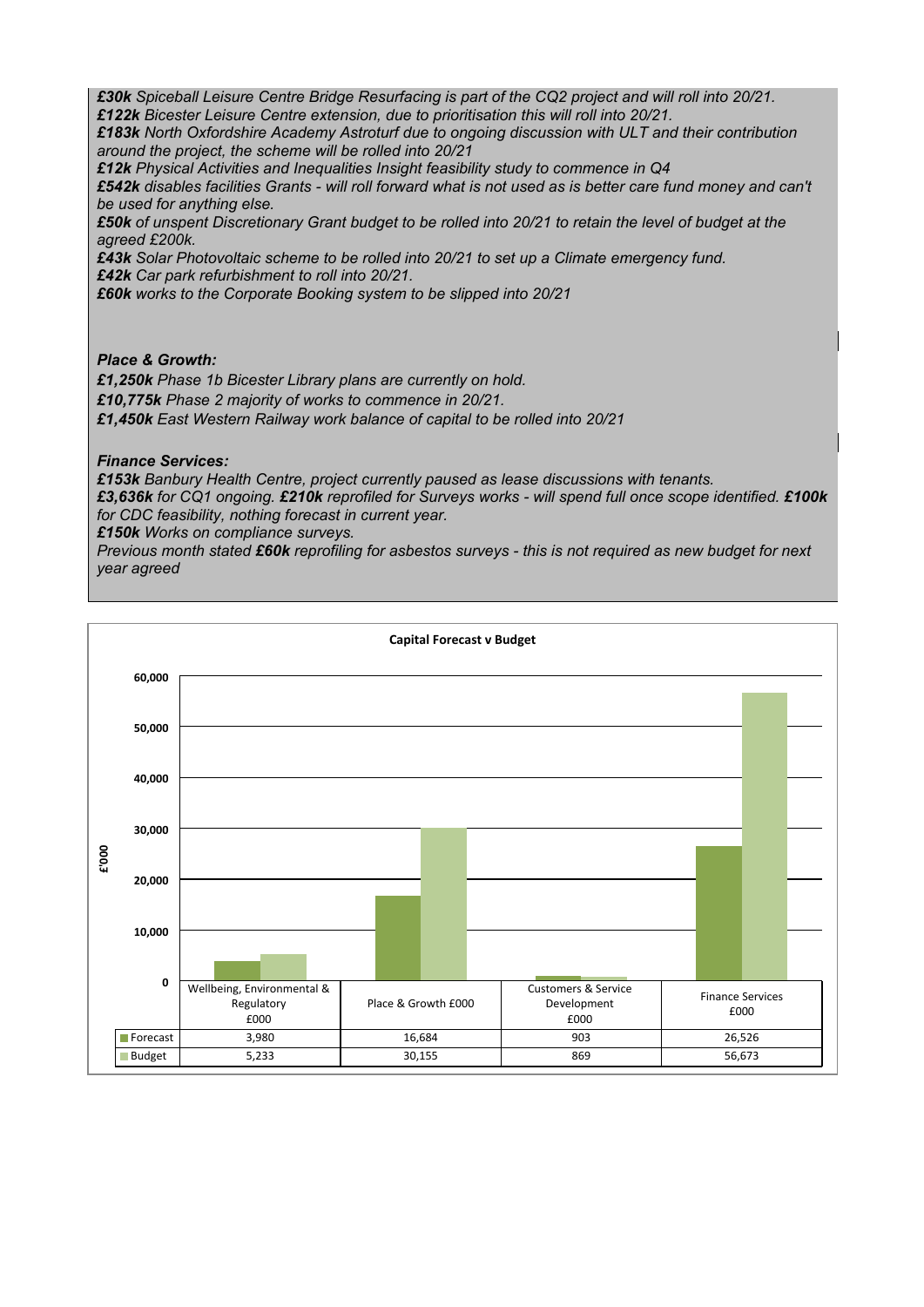

# **4.0 Conclusion and Reasons for Recommendations**

4.1 It is recommended that the contents of this report are noted.

## **5.0 Consultation**

5.1 This report sets out performance, risk and budgetary information from the previous month and as such no formal consultation on the content or recommendations is required.

## **6.0 Alternative Options and Reasons for Rejection**

6.1 The following alternative options have been identified and rejected for the reasons as set out below.

Option 1: This report illustrates the Council's performance against the 2019-20 business plan. As this is a monitoring report, no further options have been considered. However, members may wish to request that officers provide additional information.

## **7.0 Implications**

## **Financial and Resource Implications**

7.1 Financial implications are detailed within section 3.15 to 3.18 of this report.

Comments checked by: Adele Taylor, Executive Director Finance (Interim) [Adele.taylor@cherwellandsouthnorthants.gov.uk](mailto:Adele.taylor@cherwellandsouthnorthants.gov.uk) 0300 003 0103